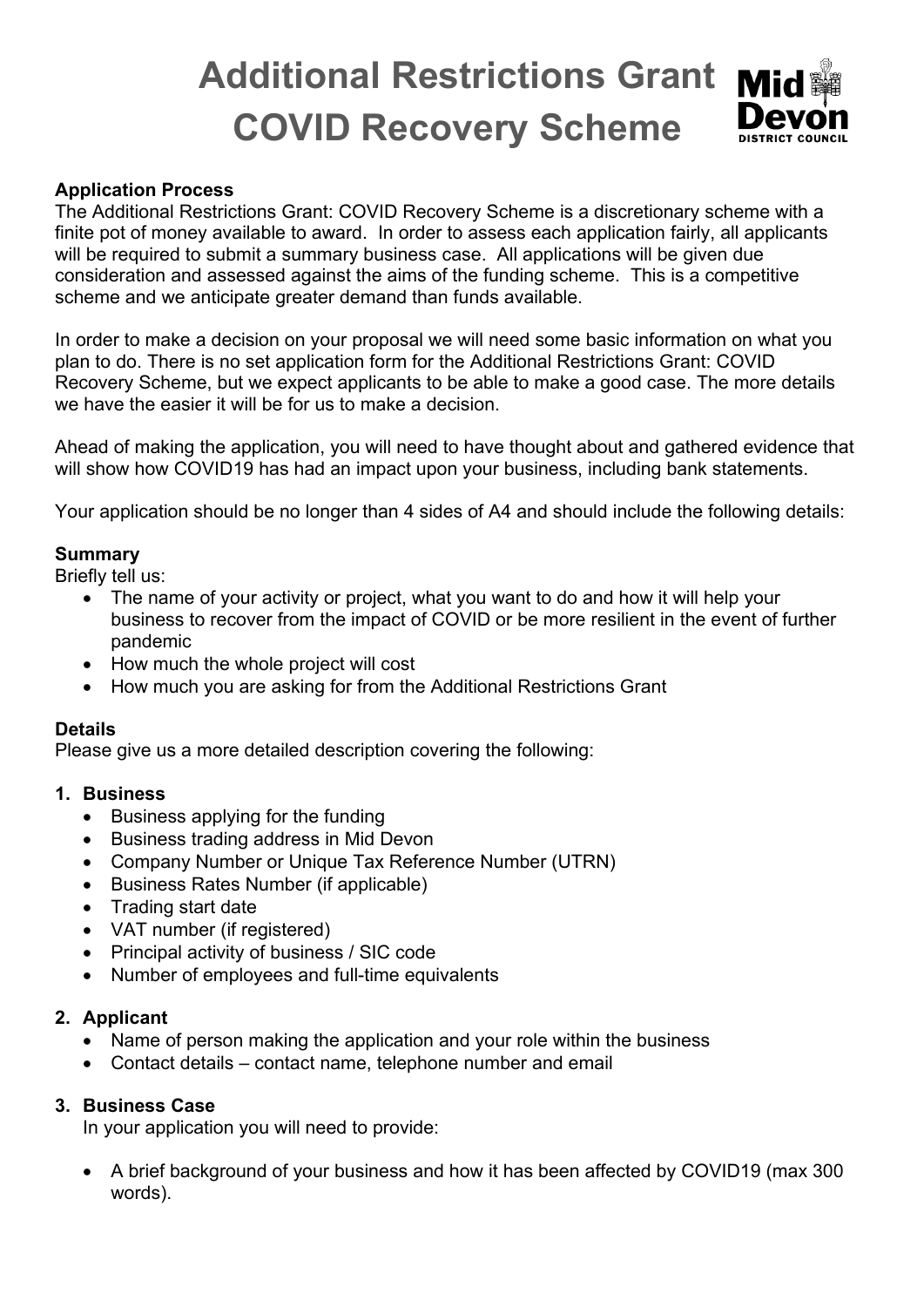- Amount being applied for £...
- Provide details of what the grant will pay for (max 300 words) (with breakdown of costs)
- If the total projects exceed the amount of funding request, how will the balance in funding be filled?
- Set out how the grant will make your business more resilient (become stronger) and/or facilitate recovery (max 300 words) – see note below for examples

#### **Helpful Tip:**

**New ways of providing the service** such as expanding online presence, introducing delivery/collection options, new outlets for your product, customer experience visits to your premises eg tasting tours or pop-up events

**Upskilling staff** to meet new demands such as (e-commerce training, social media training, regulatory training)

**Facilitating a new or improved product or service** that consolidates position in the market post COVID eg adapting to new market conditions or working practices, expanding existing offer, improved packaging, expanding trading spaces/times (eg for hospitality businesses), move from home-based business into business premises

**Consultancy costs** to address immediate needs in response to the impact of COVID (eg HR, accountants, legal, financial, H&S, IT / digital or sector specialists)

**Purchase of small pieces of equipment or technology** that will help facilitate any of the above examples eg improved broadband, specialist software, health and safety equipment such as air conditioning systems to manage risk of COVID

**General Recovery** eg the grant funding will be used toward a specific new activity for your business that will prevent job loss

# **4. Payment Information**

- Details of the bank account you use for your business. This could be either:
	- $\circ$  A dedicated business account, which is used for business-based transactions only. In which case the name on the bank account must be the same name as the business applying for the grant.
	- o A personal account, which is used for both business and personal transactions. All business transactions will need to be highlighted on the bank statements to enable an assessment to be made.

# **5. Supporting Documents**

Remember to include:

- Please provide a recent bank statement (within 3 months) to verify the payment information (the bank statement must show the business name, sort code and bank account number).
- Please provide a recent utility bill (within 3 months) to verify trading address.
- Proof of active trading on or before 1 April 2021 (eg a Bank Statement for March-April 2021).
- Breakdown of project costs.
- Information on your business turnover in the last financial year and estimated turnover for this financial year.
- Two recent comparable quotes/prices (within the last 3 months) for the service and/or purchases of equipment/technology to be funded.
- **Please note**: we may request additional evidence if required.

#### **Consultation and Agreements**

If your project will require legal or regulatory permissions (eg Planning, Licensing, Highways), don't forget to include this in your project plan and costs.